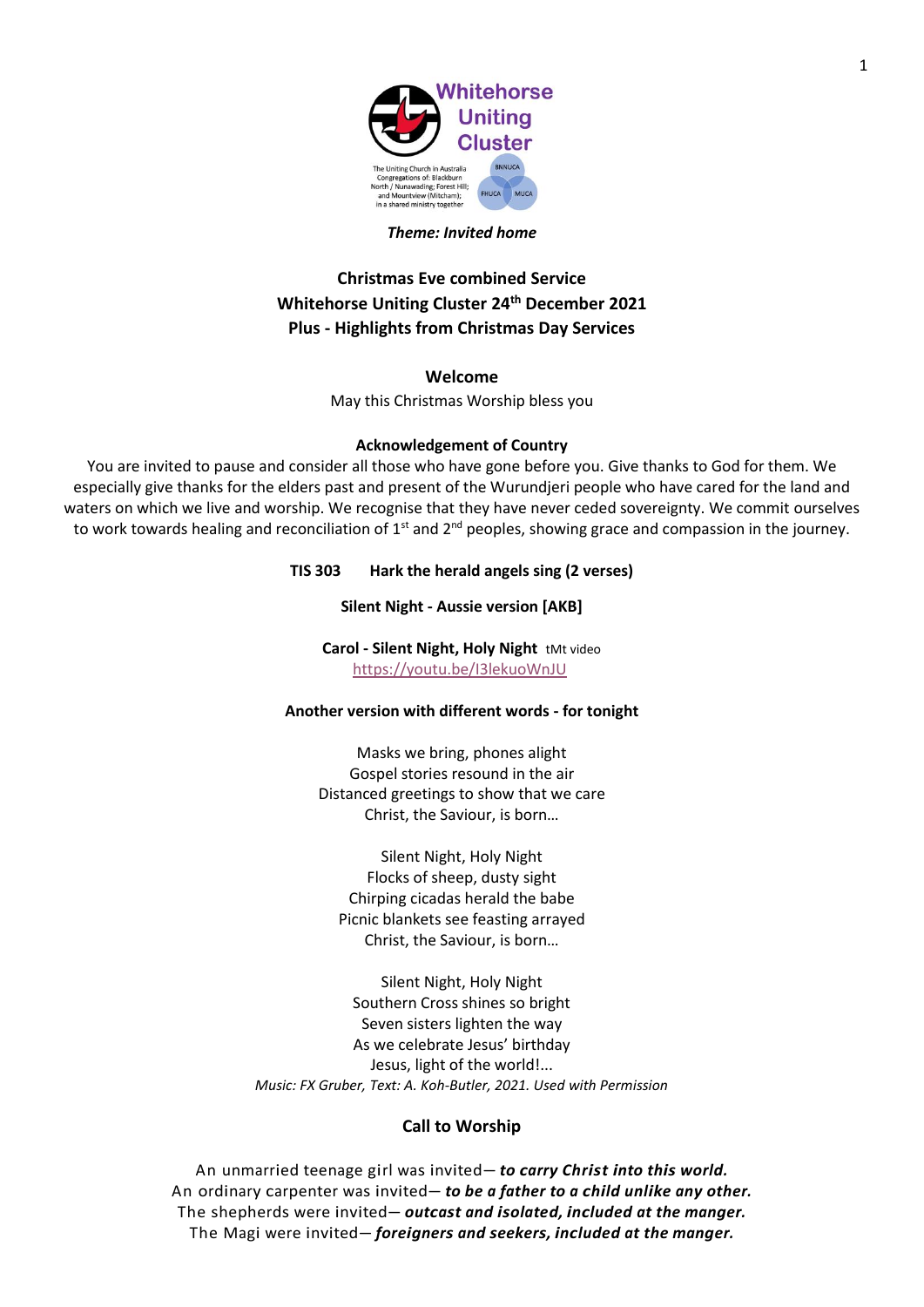# And if she was invited, and he was invited, and they were invited *then we can trust that we too are invited.* This story is for us. *This love is for us.* Family of faith, this is our invitation. Welcome home. *Amen.*

# **Candle Lighting Liturgy**

*This liturgy is designed for two voices, but it could be adapted for three or four. The simple language and repetition was written with children in mind. We hope you will include them in this sacred ritual.* A: In God's house, there is hope— For God loves us too much to leave us just as we are. *Light the candle of hope.* B: In God's house, there is peace— For all that separates us from God falls away. *Light the candle of peace.* A: In God's house, there is joy— Because God created music, and coffee, and dance floors, and laughter that is contagious, and endless rounds of peek-a-boos with babies; and if those things have God's fingerprints, then God's house surely exudes joy. *Light the candle of joy.* B: In God's house, there is love— Because God is love, from start to finish, and that love exists for us all. *Light the candle of love.* A: And in the centre of our hope,

B: In the centre of our peace,

A: In the centre of our joy,

B: In the centre of our love, is God—who came to this earth to dwell among us.

A: So tonight, we light the Christ candle, for God's love just could not stay away.

B: Welcome home. Amen.

**Carol TIS 312 Once in Royal David's City** tMt video

[https://youtu.be/rOQ0hso\\_WOc](https://youtu.be/rOQ0hso_WOc)

## **Call to Confession**

Most Sundays we pray a prayer of confession together. As a kid, I used to think that this was a time to air out all the things I did wrong—all the reasons I was a bad person. However, as I have grown, I have realized—that's not what this is. Instead, this is a small moment for all of us to pause and recognize that we aren't perfect, we are still works in progress, and we want God's help to grow.

How powerful is that? Where else in the world does a group of people gather every week and say out loud: "I'm sorry. I want to grow. Help me get there."

So tonight, as we pray, remember how powerful this is. This is one small way we accept God's invitation to deeper faith and life-changing love. Let us pray together now ...

## **Prayer of Confession**

*Holy God,*

*You throw open the door and invite us into relationship, day in and day out. However, instead of running toward you, we dip our toes in the water of this faith. We hold our breath. We play it safe. We struggle to believe that a love so unfettered, so unfiltered, could be for us. As a result, we often deny this worth for ourselves and others. Forgive us for ignoring your invitation to be the people you call us to be. Forgive us for the ways in which we hold back from deeper connection to you or withhold your radical love from others. Open our ears to not only hear your invitation, but to trust that this good news exists even for us. Gratefully we pray, amen.*

## **Words of Forgiveness**

Family of faith,

Even when we fail to trust God's love, and even when we fail to love others as we should, God still loves us. That door never closes. So hear and believe this good news:

*God invites us into a life of faith. God loves us through every season of life. God forgives us when we lose our way and invites us deeper every step of the way. We are loved, invited, claimed, celebrated, and forgiven.* 

#### *Thanks be to God!*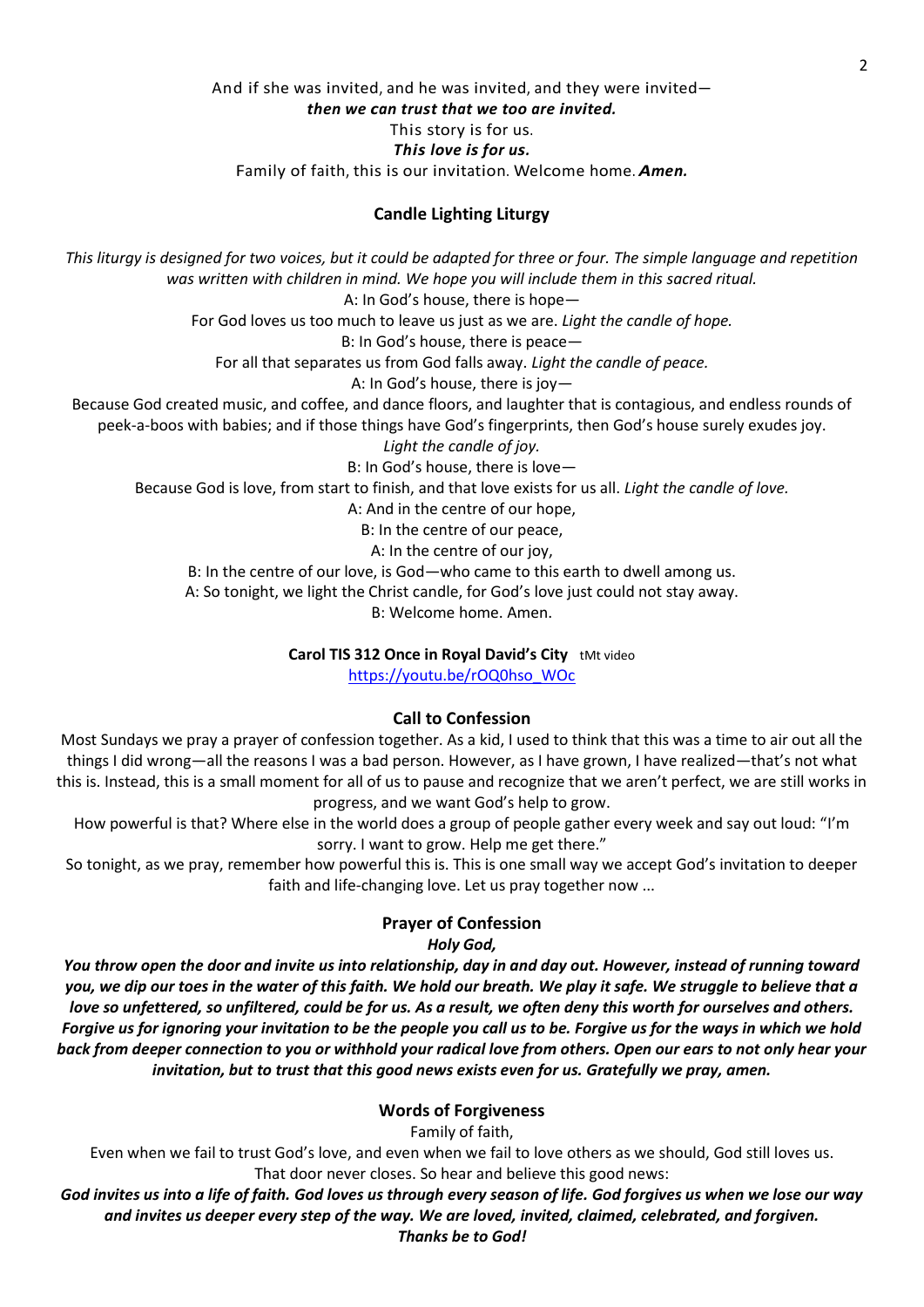## **Choir: O Holy night**

YouTube version – Celine Dion – O Holy Night (from 1998 These are special times TV Special) 2020

<https://youtu.be/Y1oLk54R5Xg>

## **Prayer for Illumination**

Holy God,

We've heard this story a million times— Mary and Joseph, the angels, the shepherds. We've heard it a million times, but we want to hear it like it's the first. So move among us. Circle back. Draw close.

Crack open our hearts and fill them with your goodness. Help us to hear what it is you might be saying to us with curiosity, joy, and hope. This is an invitation.

Come be here with us. Gratefully we pray, amen.

## **Readings: Luke 2:1 – 20**

**2** In those days a decree went out from Emperor Augustus that all the world should be registered. **<sup>2</sup>** This was the first registration and was taken while Quirinius was governor of Syria. **<sup>3</sup>**All went to their own towns to be registered. **<sup>4</sup>** Joseph also went from the town of Nazareth in Galilee to Judea, to the city of David called Bethlehem, because he was descended from the house and family of David. **<sup>5</sup>**He went to be registered with Mary, to whom he was engaged and who was expecting a child. **<sup>6</sup>**While they were there, the time came for her to deliver her child. **<sup>7</sup>**And she gave birth to her firstborn son and wrapped him in bands of cloth, and laid him in a manger, because there was no place for them in the inn.

**8** In that region there were shepherds living in the fields, keeping watch over their flock by night. **<sup>9</sup>** Then an angel of the Lord stood before them, and the glory of the Lord shone around them, and they were terrified. **<sup>10</sup>** But the angel said to them, "Do not be afraid; for see—I am bringing you good news of great joy for all the people: **<sup>11</sup>** to you is born this day in the city of David a Saviour, who is the Messiah,<sup>[\[a\]](https://www.biblegateway.com/passage/?search=Luke+2%3A1-20&version=NRSV#fen-NRSV-24977a)</sup> the Lord. <sup>12</sup> This will be a sign for you: you will find a child wrapped in bands of cloth and lying in a manger." **<sup>13</sup>**And suddenly there was with the angel a multitude of the heavenly host,[\[b\]](https://www.biblegateway.com/passage/?search=Luke+2%3A1-20&version=NRSV#fen-NRSV-24979b) praising God and saying, **<sup>14</sup>** "Glory to God in the highest heaven, and on earth peace among those whom he favours!"[\[c\]](https://www.biblegateway.com/passage/?search=Luke+2%3A1-20&version=NRSV#fen-NRSV-24980c)

**<sup>15</sup>**When the angels had left them and gone into heaven, the shepherds said to one another, "Let us go now to Bethlehem and see this thing that has taken place, which the Lord has made known to us." **<sup>16</sup>** So they went with haste and found Mary and Joseph, and the child lying in the manger. **<sup>17</sup>**When they saw this, they made known what had been told them about this child; **<sup>18</sup>** and all who heard it were amazed at what the shepherds told them. **<sup>19</sup>** But Mary treasured all these words and pondered them in her heart. **<sup>20</sup>** The shepherds returned, glorifying and praising God for all they had heard and seen, as it had been told them.

©NRSV National Council of the Churches of Christ in the USA. Used by permission. All rights reserved worldwide.

# **Sermon: Rev Tina**

*In the name of the Father, the Son, and the Holy Spirit.*

*Difficult Journey – Transition to Bethlehem Fritz von Unde 1948-1911(From Revised Common Lectionary)*

This is a story from my childhood about a lighthouse I once lived on and a community who went the extra mile for my family on Christmas Eve. My family (parents and six children at the time) and our neighbour set out one Christmas Eve on the road the locals still refer to as "corrugated iron" a road that goes from Point Hicks to Cann River. It's a dirt road, most of the way and is about 46.5 kilometres long. We did our shopping for Christmas food and presents, then had lunch at Cann River hotel, where I still remember eating more bush flies than food.

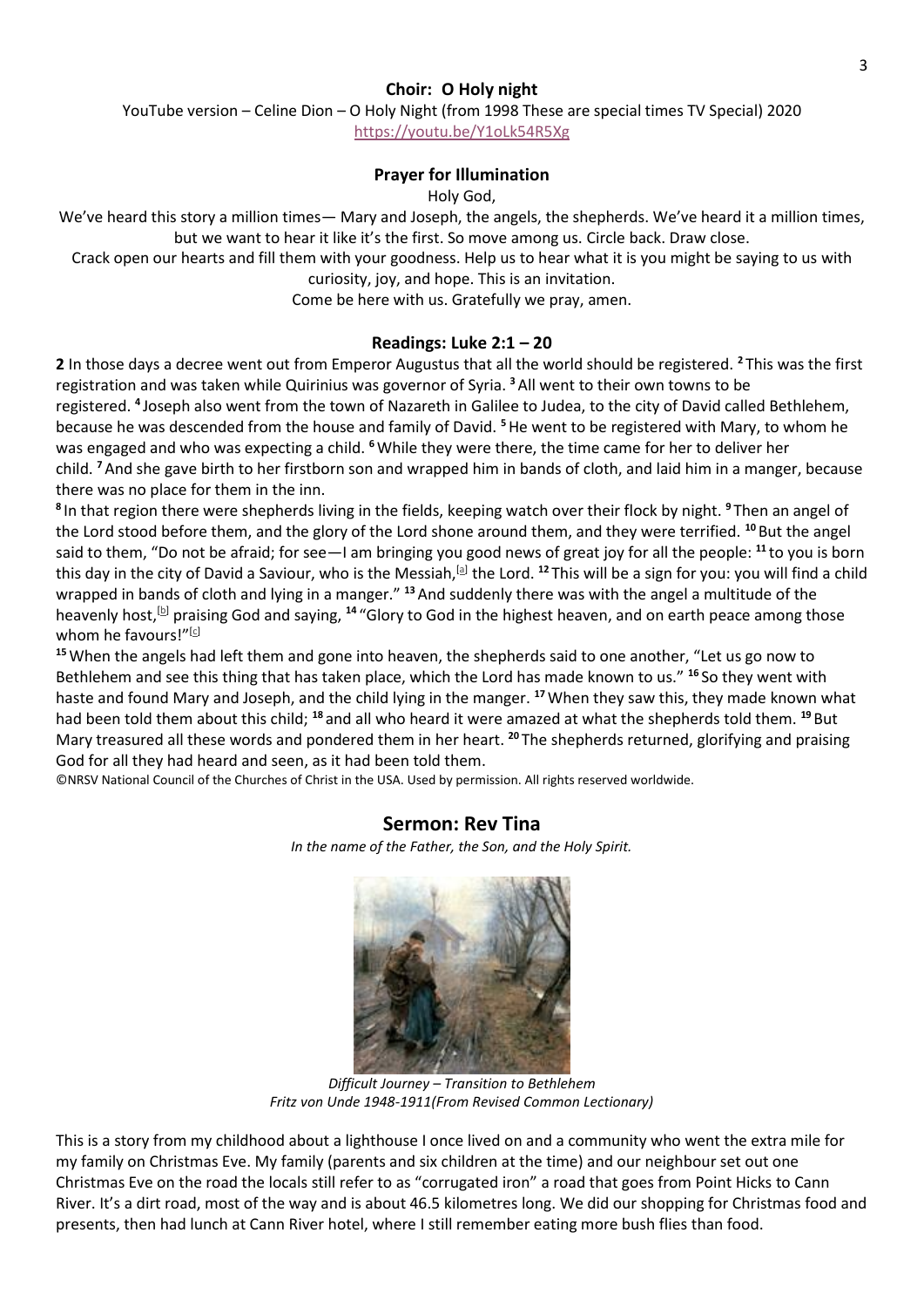On the way back home, we reached a marshy area and got bogged in the mud. Dad and the neighbour did the usual thing, with branches and rocks under the Land Rover tyres, but, when they tried driving it out, the wheels spun round, and round and mud went everywhere, and the Land Rover became totally bogged. So, Dad climbed up the telephone pole and hooked up an emergency phone and called emergency services in Cann River, who said a Land Rover was on the way.

Mum and Dad and the neighbour sat in the Land Rover having a yarn while us kids sat in the back eating candied popcorn and slapping mosquitos. Several hours later a man and his son turned up in a Land Rover and hooked up a chain to their vehicle and ours and they began reversing their vehicle. The engine for the winch screeched loudly and mud flew everywhere for a good five minutes, and then, silence. They were bogged too. So, the young man climbed up the telephone pole, hooked up the emergency phone and called Emergency services in Cann River. They said a Land Rover is on the way.

So, we made a fire and sat around it and ate and drank some of our Christmas dinner, but not the live turkey, which was making a lot of noise.

Another Land Rover arrived when it was getting dark, and they had a larger winch and chain, and they weren't mucking around. They put the chain around the trunk of a large tree and hooked it up to both vehicles and proceeded to pull our vehicle out of the mud. The engine on the winch screamed as mud flew everywhere, the wheels of their Land Rover spinning around and around and ours, not budging one bit. Unfortunately, they got bogged too.

So, one of the man's sons climbed up the telephone pole and rang emergency services in Cann River and they said: What's going on with you guys? This time we'll send a heavy-duty truck, used to help semi-trailers. So, we waited and waited. My little brothers and sisters went to sleep in the back of the Land Rover, and we ate and drank some more of the Christmas lunch, but not the turkey. It stayed alive.

The truck, with a seriously large winch, arrived several hours later, along with two more men. They hooked up chains and turned on the winch. As the engine roared and their very large truck reversed – they got booged too.

So, here we were, ten adults and six children stuck in the middle of nowhere, far from home and time was moving onwards, towards 11:00PM. Everyone sat around the fire eating and drinking more Christmas lunch, wondering what next! All the people from Cann River had left their families to come out into the bush on Christmas Eve, to help us.

By now word had travelled along the grapevine and we heard a car engine in the distance, heading our way and in no time at all an old Humber appeared, driven out of the bush on a small dirt track. An elderly man got out of it, aged way over 80 years old, and said: *Righto, I'm driving you lot home.*

He took us home first. I have no idea how we fitted in his car. There was a front seat, but the other seats were beaten down petrol drums. I think he took my mother, and the six of us children home first and loaded our presents and the turkey into the boot. We arrived home just before midnight, and when Santa was due to come. Then he returned and brought my father and the neighbour home and then took every single one of the other adults back home, before Christmas morning. Who knows what time he finally got home? Meanwhile, the Land Rovers were left there, bogged in the mud, until after Christmas. This story is about a community looking out for one another and the Australian spirit of going the extra mile for one another.

Compare my story with Jesus' first Christmas. The distance between Nazareth and Bethlehem is 156.7 kilometres and would have taken at least 10 days if the family walked or rode the donkey at around 20kilometres a day through hot deserts. At night it was very cold, it was winter, and it may have been snowing and Jesus' family would have needed shelter because of predators such as leopards, lions and bears and bandits or they may have camped out with other travellers. When they finally arrived at Bethlehem everything was booked out, so they slept in a stable, said to be a cave near an inn or under it.

That first Christmas God risked being uncomfortable and vulnerable for us, by being born as a child. Perhaps we are being invited this Christmas to feel uncomfortable in our hearts, the place where God is at home.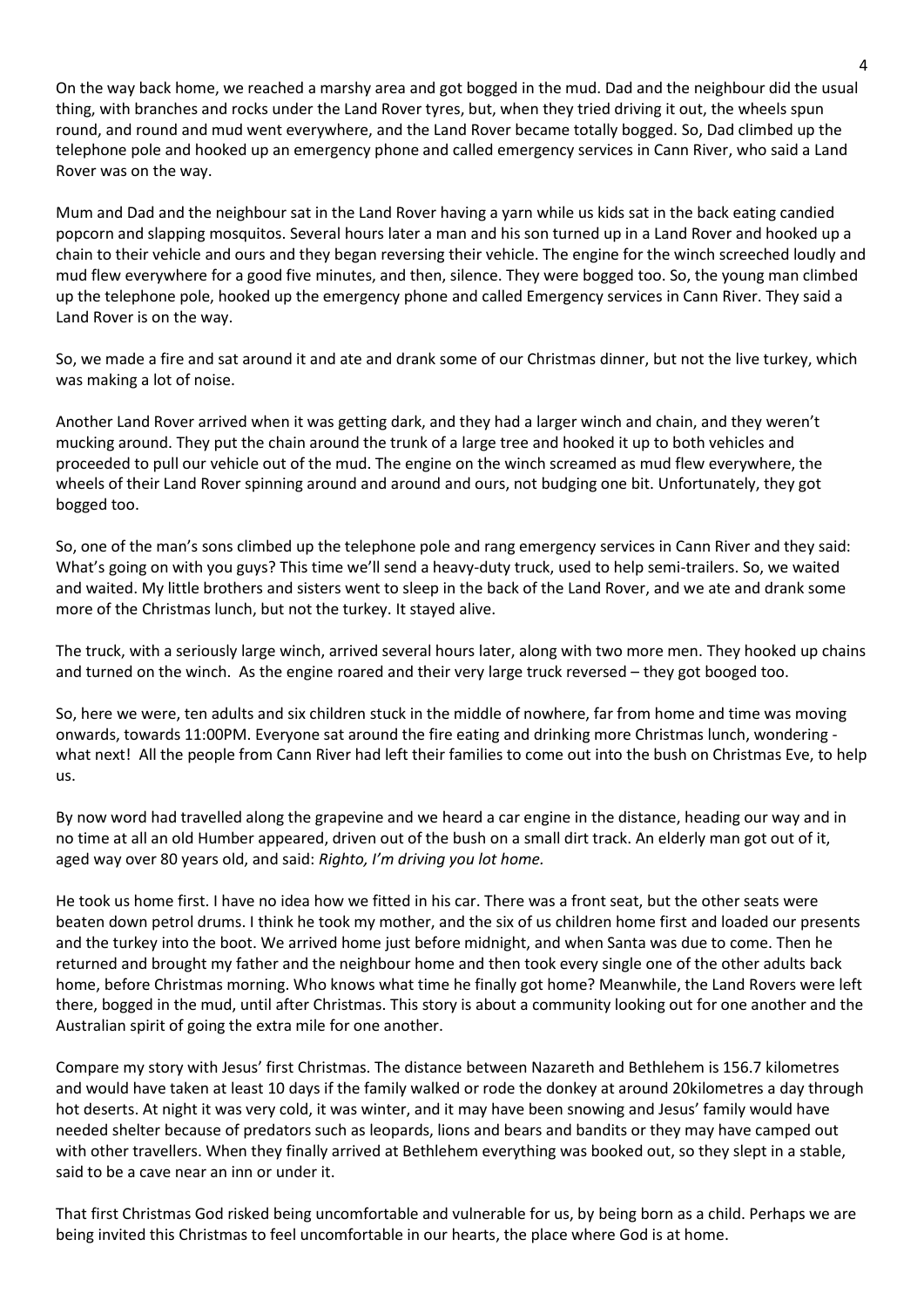Perhaps God came amongst us because of wars, hatred, unforgiveness, injustices, conflict, fighting, division, unkindness, suffering and darkness, everything that isn't about love, to bring love through Jesus, love that changed the world forever. Perhaps because we have God dwelling in our hearts, we feel uncomfortable when we experience everything that's not about love and our hearts go out to those who suffer and we reach out with love, to our neighbour, whether loved one, friend or stranger. Tonight, we will hear stories of hope about loving our neighbour. I hope these stories inspire you.

# **Choir: The North Wind**

# **Stories of hope**

# **Trevor Thomas from Forest Hill - The Forest hill Uniting Op Shop**

The shop is located in the old, newly refurbished hall at 333A Canterbury Road Forest Hill alongside our church. The role of the shop is to raise funds for donations to charitable organisations in our suburbs, in Australia and to assist small international aid organisations. The shop is run by volunteers from Forest Hill Uniting Church and from East Burwood Uniting Church. In 2019 we raised \$50,000 to help people in dire need of food, water, education and medical aid. Since re-opening after refurbishment on 30 November activity is up by 50% and our objective this year is to give away \$75,000. After 17 working days we have raised \$5300 or an average of \$300 a day. We are open 9.30am to 1.00pm Tuesday to Saturday. It is hard to imagine children in our suburbs disadvantaged and malnourished and unable to go on school excursions, so we support the East Burwood Centre.

One of our lists of charities is INA, International Needs Australia, whose head office is in Rooks Road opposite the Stairway church. Some years ago, we helped them stack a 20-foot shipping container with clothing, medical and education supplies and second-hand computers. Problem was this aid was going to central African rural communities that had no electricity. How would they power the computers? Solution was to not send desktops but to send laptops with new batteries and solar panels to charge them. They could also run small LED lights from the computer battery.

You may have heard of a young man called William Kamkwamga who learned to read at school but his parents could not afford to keep him there, so he had to stay home during school time when he was ten years old. He found some books to read about electricity and became very interested in this after seeing a picture of a wind driven generator. He wanted to build one and he had to marry a fan or propeller turning at 100RPM to a generator turning at 2000 RPM and mount it on a high structure. He used pipes, trees, wiring, a bicycle wheel and other junk he found. When he was 14 he built one that worked, (see picture) or Google, William Kamkwamga.

The policy of the Op Shop is to give every child in need the opportunity to excel, and we need your help. You can donate goods that will fit on a shelf, you can volunteer to work as a sorter and shop assistant, or you can buy something. Ladies blouses \$2.50, dresses \$3, books from \$1, children's clothing, steam locomotives and 100ton dump trucks. How did we fit them in? You will find the trucks and locomotives in the toy shop section.

The Op Shop is about loving one another and helping those in need. Please visit us restarting on 18<sup>th</sup> January and come once a month to buy something. The children of Africa, Nepal, India, Myanmar and the Philippines need you.

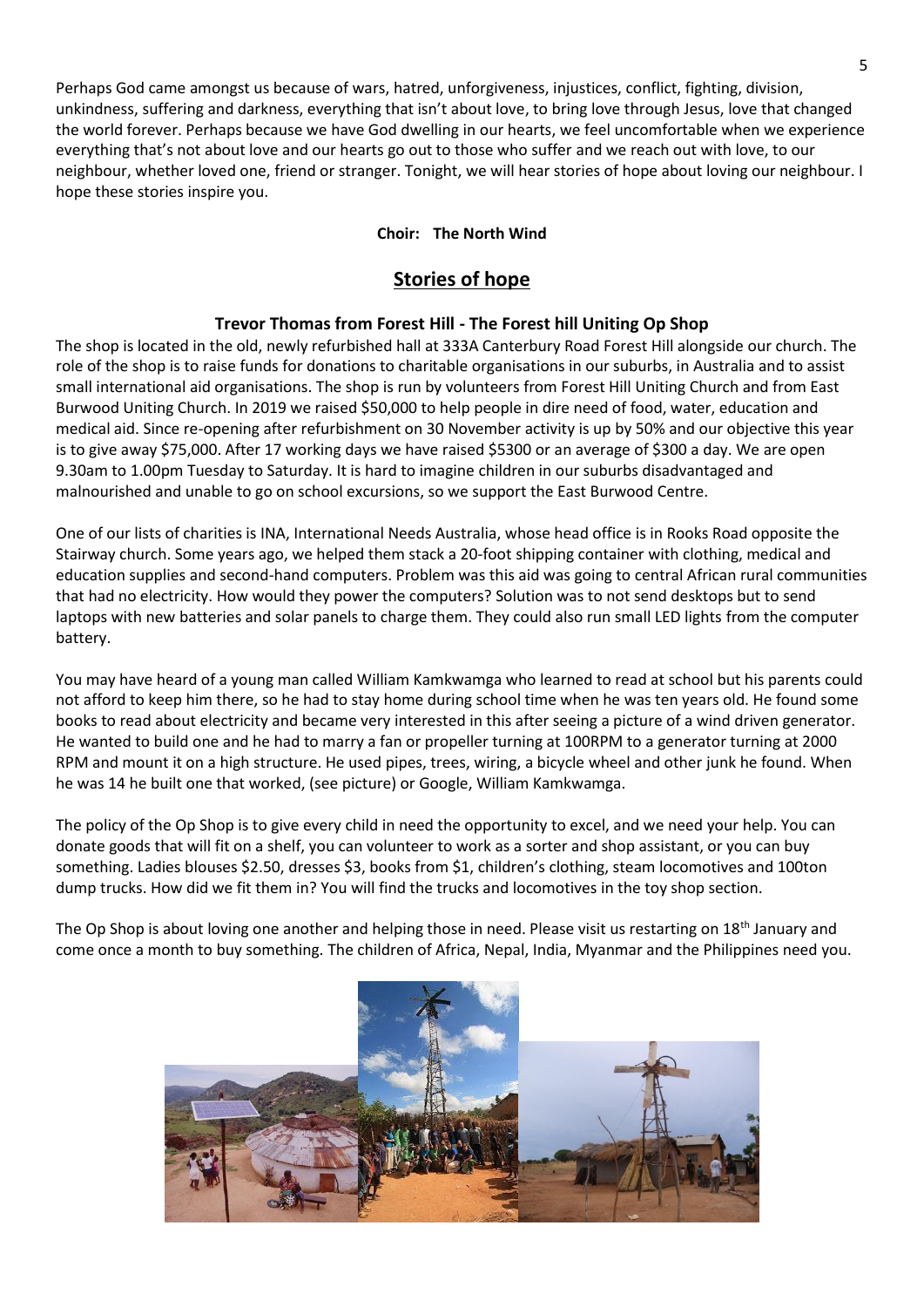# **Jill Kidd from Mountview Uniting – Centre 81 - A chat, with coffee and care**

"We are missing our cuppa and a chat" was a very frequent comment made, when, during the Covid 19 lockdowns, food was collected at the front door of Centre 81.

When, at last, we could see that it was possible to open Centre 81 again, our very loyal team of receptionists indicated their willingness to return to duties, albeit under strict Covid 19 protocols, and our regular clients were contacted to inform them that they would be again welcome to come inside, to enjoy their coffee and chat, along with great care which is always shown by our receptionists.

Enjoy their coffee they did—what joy and excitement, not only from our clients, who were able to re-kindle friendships, but from our receptionists, who too, had not seen one another during the Pandemic. The well-stocked pantry suddenly became depleted, and very quickly needed replenishing.

We have a client who has had major surgery, including the loss of an eye, due to Cancer, popping in regularly. She has been coming to visit for many years, and because she doesn't read or write good English, and now she has difficulty in seeing clearly, she gets us to write her greeting cards, especially to her family, and her much loved grandson. We have another long-time client, whom we have seen a little the worse for wear on many occasions, and we care for him greatly; we have even been known to drive him and his food parcel to his home. Another lady comes, not for food, but because she is lonely, and loves a coffee, and a chat with others.

Two Centre 81 representatives attended the "Celebrating Resilience Forum" run by the Whitehorse Churches Care organisation and held at the New Hope Baptist Church in October. A referral out of that Forum saw us arrange a bed and a mattress for a young single mum with a toddler, from the Eastern Relief Network. This was delivered, very kindly by a member of our Congregation, to save the expense of delivery. A baby's cot was also given to her, by another of our Church Families.

We also support the ladies from Marrageil Baggarrook, and it is very good to see, that gradually, some of the ladies are making their own way to Centre 81, and enjoy a cuppa and chat, and sometimes a food parcel. All the ladies were given Christmas Hampers.

The need for support at Christmas was very great this year. We prepared thirty-six brimming hampers, thanks to all who so very generously donated, but on the day, we had four people walk in off the street, to ask if we could help, so thirty six quickly turned to forty. The highlight of the day for me was seeing one of our hamper recipients, who saw that our previous young mum with toddler was not managing her hamper. The recipient, with car, offered to drive the hamper to her home, and wait while our young mum walked home, with pusher, and toddler safely tucked inside.

God is at work in our lives, we give Him thanks, and pray that He will sustain us in our outreach, and that we will continue to grow in service to Him.



# **Bev Brown from Blackburn North Nunawading – Robbie's nativity**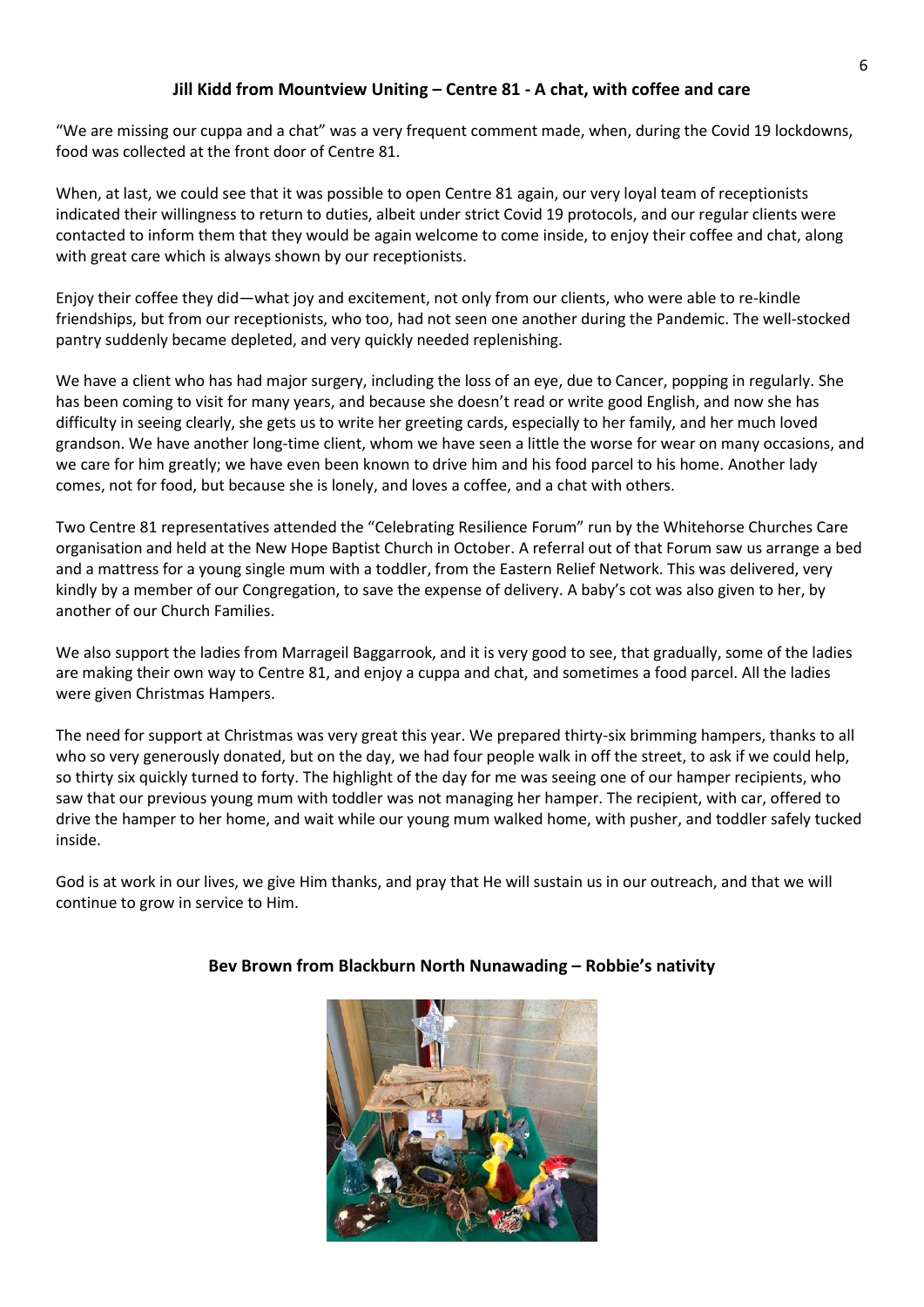#### **Robert O'Brien's Life**

The Nativity scene you see was made by a member of the Blackburn Nth/Nunawading congregation. It is about ten years old and starting to look its age but it is very precious to us.

When Robert O'Brien, known as Robbie, moved to Nunawading about 20 years ago he joined our congregation. At that time he was in a push wheelchair and members of the church helped him to attend services. He enjoyed craft classes, social gatherings and drama, arranged for disabled people. The Nativity figures are made of plaster of Paris and at that time Robbie had only some use of both hands, so it was made with difficulty. It has only two Wise Men however, and when asked why, Robbie replied that he did not have time to make a third!

Robbie was born in Ararat in 1944. His mother died when he was 2 years of age, and his grandmother took her place while his father worked their farm. When 3 he was diagnosed with Cerebral Palsy. The term at that time was "Spastic." Palsy affects the muscles and motor skills, often including the ability to speak clearly. At the age of 4 Robbie was placed into care and he was educated at Yooralla in Carlton. His grandmother died when he was 9 years of age.

At 13 his State Sponsored Schooling and Housing ceased and there followed many, many changes in accommodation and levels of assistance, including some years in an Old People's Home! He was able to earn a small living in his teens and twenties. Robbie married after many years of fighting the 'system' to be allowed to do so but, unfortunately, his wife, Jeanie, died three years later. To relieve his depression, he wrote a book about his life. Robbie had always enjoyed writing (typing) about his exploits, so he obtained a computer and used this proficiently despite having only the use of his right forefinger to type.

Robbie also fought for better access in the city of Melbourne, leading a 'Wheelchair Sit-in' at Flinders Street Station. After many years of waiting, Robbie was provided with an electric wheelchair which he controlled with difficulty, but which gave him independence. Late in 2018 Robbie moved to an Aged Care Home in Foster to join his older sister. He is very happy there, where they can spend time together. (Robbie may be watching this Service this evening).

Robbie's difficult but successful life gives hope to us all. He has come home to family, and he is content.

Robbie's book is available online for about \$5.00. It is named "A Boot Full of Piss". Something that happens when you have a catheter into your bladder that runs to a bag positioned on your leg and a carer leaves its tap open!

## **Chris and Kina Manuofetoa from Blackburn North Nunawading**

Chris: baby Jesus gives us all hope. He gives us hope that for Christmas, we can enjoy the small blessings of celebrating together with our families after a year of being apart. Li'ekina: the baby Jesus teaches me to forgive people.

## **Song: A home for all (to Hark the Herald Angels sing)**

## **Carol – Hark the Herald Angels Sing <https://www.youtube.com/watch?v=1IGP68i3JvU>**

## **Call to Offering - Christmas Bowl offering**

Jesus was not born in a real home. He was born into poverty.

He was born into simplicity. He was born into a manger in Bethlehem.

And despite the little he might have had; Jesus still spent the rest of his days on earth giving to others. Generosity is in the DNA of our faith. We give what we can, not because we should or because scripture says to. We give because we're family. We give because we belong to one another. We give because all are invited into God's house. So let us give our tithes and our offerings now.

#### **Prayer of Dedication**

*Gracious God, your story is one that forever invites us to be our full selves, to take up space, to go where we feel called, and to allow this community to feel like home. So, use these gifts to keep building your home here. With gratitude as tall as the ceiling, we pray. Amen.*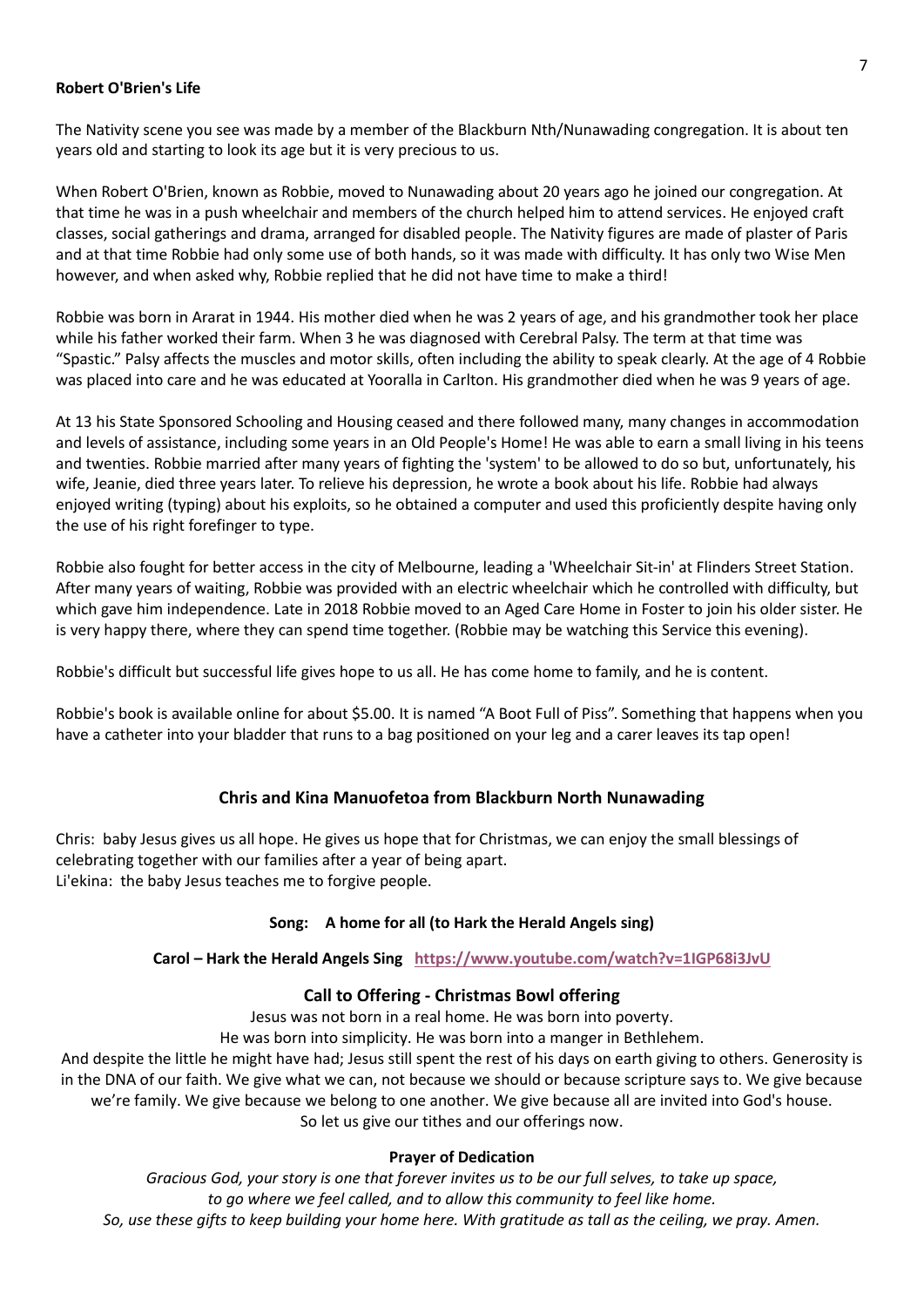#### **Prayers of the People – Margot Kemke**

We come together at this Christmas Season to pray for all the people of our world. A world of uncertainty and fear, a world of self-interest and lack of consideration for others, a world of increasing consumerism and self-gratification and a world which is losing sight of the wonderful Spirit of Christmas.

As we celebrate this Advent season when we rejoice in the wonder of God's gift of his Son to us, may we pray for others - our neighbours, friends and families - with a willingness to be more concerned for them, their concerns, their needs and their well-being, than we are for our own.

#### **Hear our prayers of sincere love and faith.**

O Lord, we do not know of the extent of the present pandemic, or the devastation being caused in many countries due to climate change or what will happen in the future, but we pray for healing for the sick and suffering, we pray for the hungry and homeless and especially for those who feel they have no future, no hope. We pray for those who are caring for sick and elderly people who have no one else.

## **Hear our prayers of sincere love and faith.**

We pray for our leaders, federal and state. It is not always recognized that their needs are greater as their responsibilities and official duties increase, and they need to be supported by our prayers for wisdom, compassion and integrity in all their decisions. We pray for our Spiritual leaders as they prepare our worship services, offer us all compassion and understanding and reflect Your love and care for us throughout the year.

#### **Hear our prayers of sincere love and faith.**

We pray for all members of our congregations - that we will reflect God's grace and love, his great gift to us and to all around us, this Christmas time and into a New Year which we pray will be full of hope and the promise of a brighter future.

We thank you for the birth of your Son, Our Lord Jesus Christ, who has given us peace and love and will hold us in the palms of his hands forever.

## **Grant us hope – peace – love – joy. Amen**

#### **The Lord's Prayer**

Our Father in Heaven, hallowed be your name, your kingdom come, your will be done, on earth as in heaven. Give us today our daily bread. Forgive us our sins as we forgive those who sin against us. Save us from the time of trial and deliver us from evil. For the kingdom, the power and the glory are yours, now and forever. Amen

## **Holy Communion**

The Spirit of the Lord be with you **And also with you** Lift up your hearts **We lift them to the Lord** Let us give thanks to the Lord **It is right to give our thanks and praise**

**Holy, Holy, Holy God Our life, our mercy, our might Heaven and Earth are full of your Glory Save us, we pray, you beyond all Blessed is the one who comes in your name Save us we pray, you beyond all**

> And so we cry, Mercy: **Mercy!** And so we cry, Glory: **Glory!**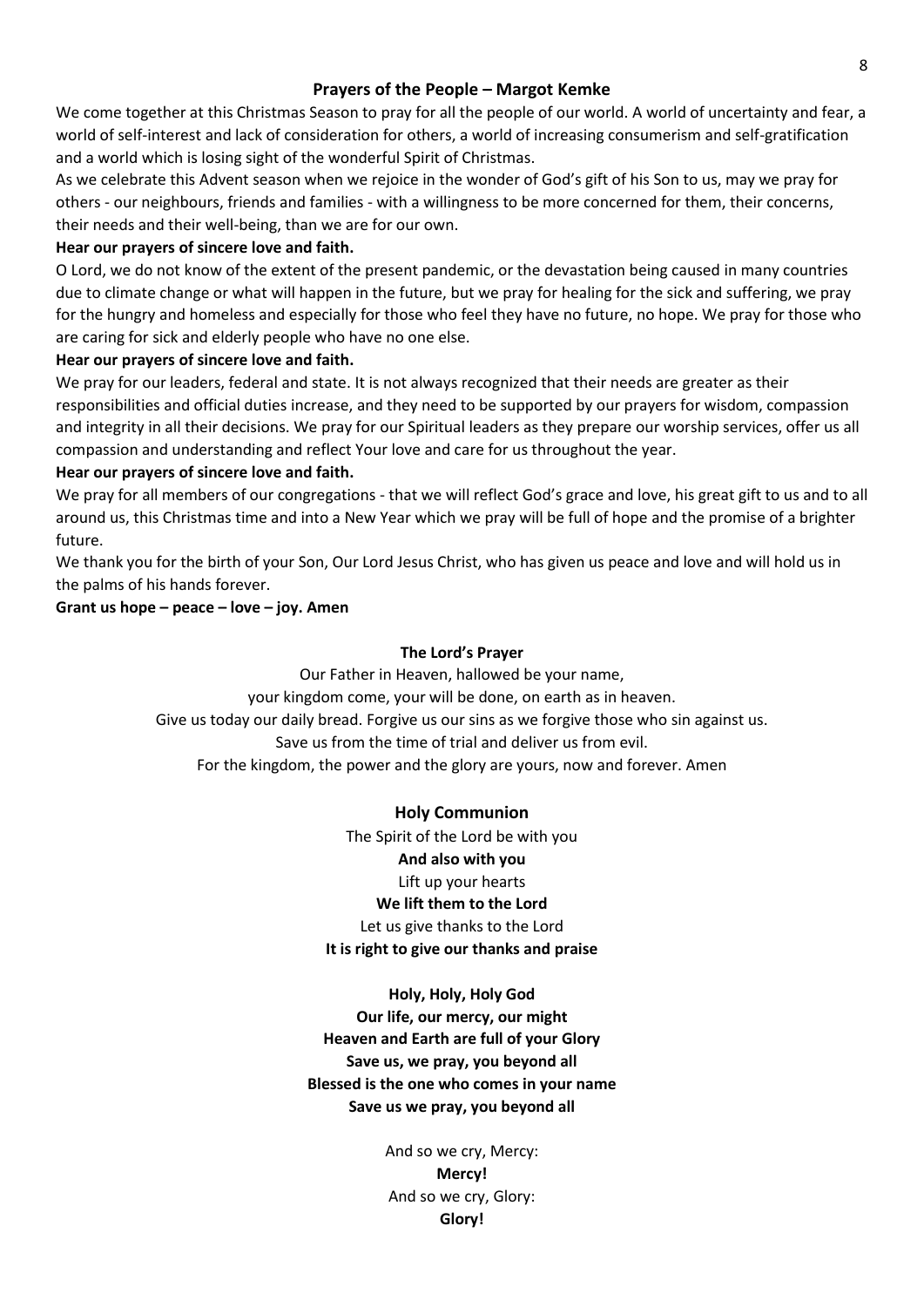# And so we cry, Blessing! **Blessing!**

And so we cry, Come, Holy Spirit: **Come, Holy Spirit!** And so the church shouts, Come, Holy Spirit: **Come, Holy Spirit!** And so the earth pleads, Come, Holy Spirit: **Come, Holy Spirit!**

> And so we cry, Amen **Amen!**

Life-giver, pain-bearer, love maker. Source of all life that is and shall be. Father and mother of us all. Loving God, in whom is heaven: **The hallowing of your name echo through the universe! The way of your justice be followed by all peoples of the world!**

> Your heavenly will be done **By all created beings!** Your commonwealth of peace and freedom **Sustain our hope and come on earth!** With the bread we need for today, **Feed us** In the hurts we absorb from one another, **Forgive us**

In times of temptation and test, **Strengthen us** From trials too great to endure, **Spare us** From the grip of all that is evil, **Free us** For you reign in the glory of the power that is love, now and forever, **Amen**

Christ is the bread of Promise - f**or whom the Prophets hoped** Christ is the cup of Peace - **the Justice of God** Let us receive what we are. Let us become what we receive **The body of Christ**

#### **Invitation**

This is the table of the Lord It is an open table Where all are welcome These are the Gifts of God for all the People of God **May we who Share these gifts Be found in Christ And Christ in us**

#### **Prayer after Communion**

Blessed be God who calls us together **Praise to God who makes us one people** Blessed be God who has forgiven our sin **Praise to God who gives hope and freedom** Blessed be God whose word is proclaimed **Praise to God who is revealed as lover**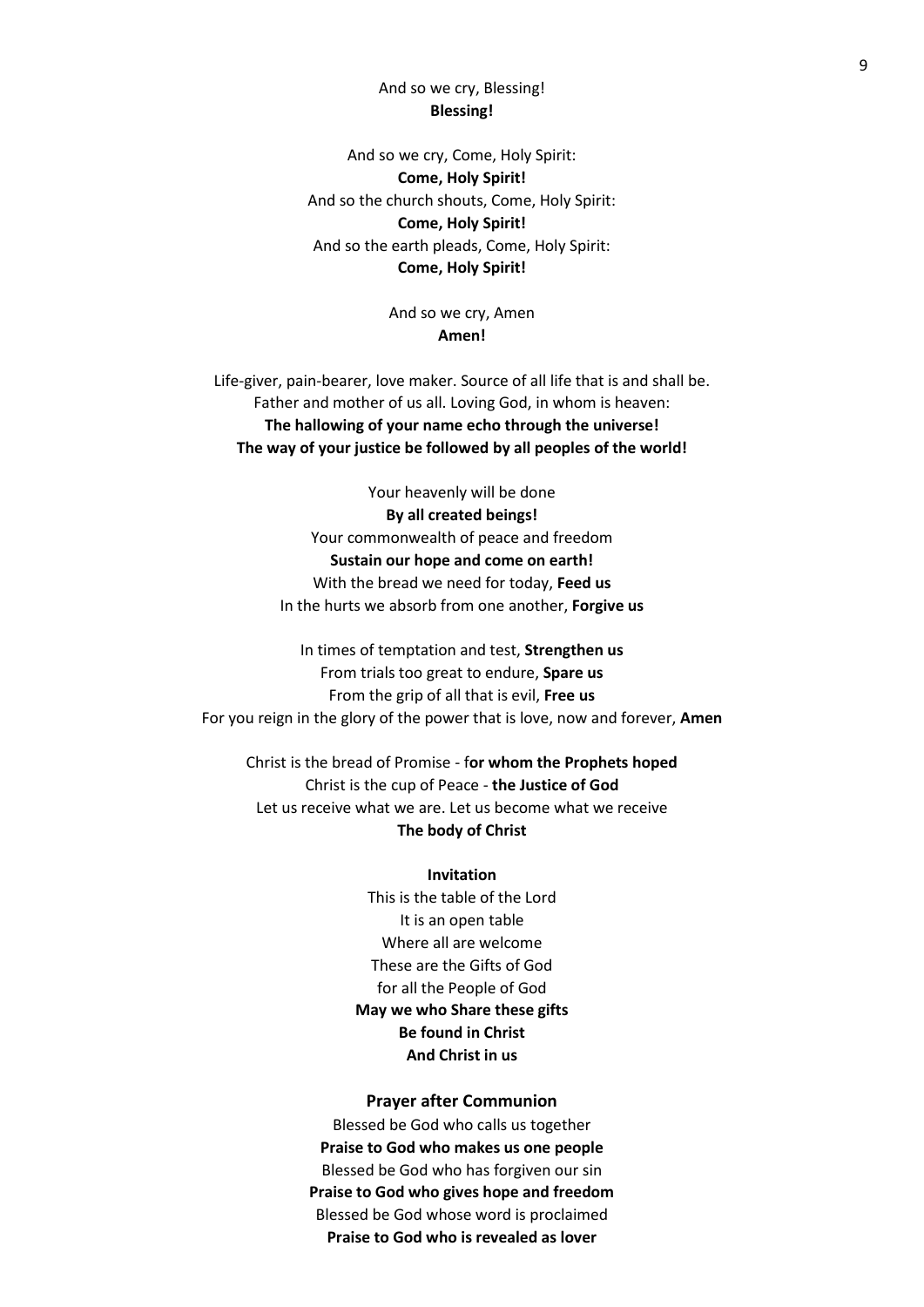# Blessed be God who alone has called us **Therefore, we offer all that we are and all that we shall become** Accept, O God, our sacrifice of praise **Amen. Accept our thanks for all that we are. Our hands were empty and you filled them**

#### **Song: TIS 288 Not the powerful, not the privileged**

#### **Benediction**

As you leave this service, your service begins: Comfort the homesick. Open your doors to others. Seek sanctuary. Be brave enough to go home by another way. And remember that here in God's house, all are welcomed—so come back soon. In the name of our Foundation—God, Spirit, and Son—go in peace.

## **Highlights from the Christmas Day Services**



**Carol – The First Nowell <https://www.youtube.com/watch?v=tvAJqK9a6Bw>**

## **Call to Worship**

Glory to God in the highest heaven **On earth peace be to all people whom God loves** Let us treasure the words of the gospel **And ponder on them in our hearts** Let us glorify and praise God **And make known what we know of Jesus Christ born amongst us today**

#### **Prayers**

Lord Our God a great light dawns and we rejoice in you Through you Lord the loving kindness of our saviour appeared **Your grace appeared bringing salvation to all Glory to God in the highest heaven**

Jesus our Lord, Our saviour who brings us peace on earth, joy in our hearts **You made God's love known to us Your grace appeared bringing salvation to all Glory to God in the highest heaven**

When the goodness and loving kindness of God our saviour appeared we were saved through the water of rebirth and renewal by the Holy Spirit **The spirit was poured out on us richly through Jesus Christ our savior**

> **Come spirit come upon us today, bring renewal of hope and peace of heart Open our minds afresh to the Christmas message**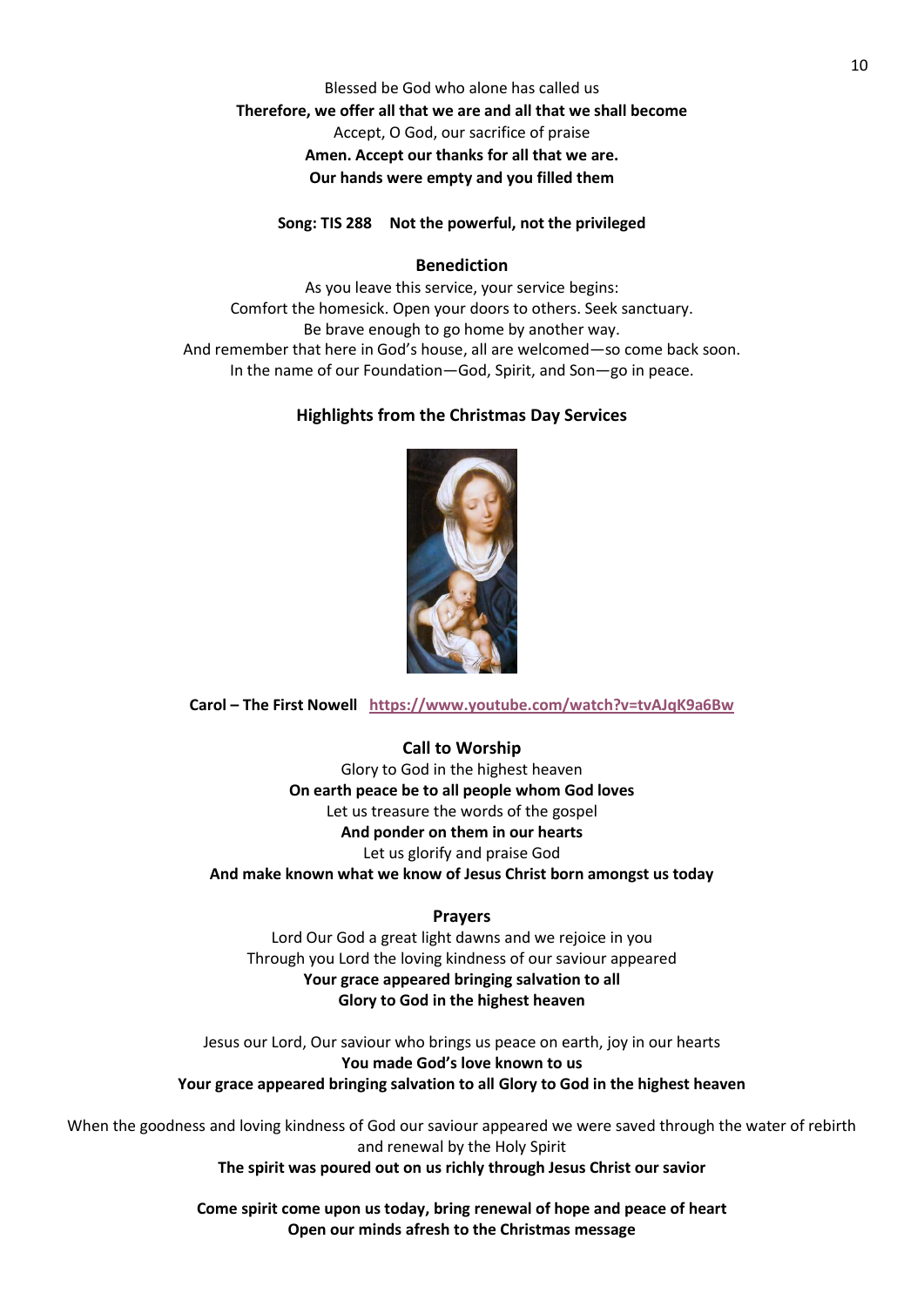

# **Christmas Day Sermon - Rev Tina**

*In the name of the Father, the Son and the Holy Spirit, amen*

# *But Mary treasured all these things and pondered them in her heart*. **Luke 2:19 NRSV**

There's always something from the Christmas message that we treasure and ponder about in our hearts. For me, after a difficult year of lockdowns it's the memory of the children's faces and posture at the nativity story last Sunday. I showed the children from Grace Church Community and George's children an icon of Mary with her hands stretched out and palms opened upwards as if she is receiving blessings from God or perhaps, she is being open to God's will for him, or both. I invited everyone to place their hands on their knees, palms turned upwards like Mary and to pray to God and close their eyes if they felt comfortable.

Immediately the children placed their hands on their lap with palms turned upwards and closed their eyes. Their faces relaxed and looked filled with light and peaceful, and everything became quiet and timeless. It was a holy moment for all, where we felt close to God as the children prayed silently.

All the words in the world couldn't achieve this openness and love for God. It was God's doing and their response to an invitation to be still before God. I hope they will treasure this moment and ponder on this experience in their hearts.

The shepherds were humble and simple childlike people who were blessed with an encounter with angels. They were God's messengers and what a message, the good news of the birth of the messiah their saviour. Generations had listened to prophecies of Jesus' coming and waited with faith and patience. Of course they wanted to find him and see him. Perhaps they had to search throughout all of Bethlehem and look in all the stables until they found Mary, Joseph and Jesus, just as the angels described him. Imagine their excitement as they told Mary about their encounter with the angels and of the angel's message about Jesus identity.

Mary listened to this message and treasured the words of the angels and pondered on them in her heart. How amazing for Mary from small village to Bethlehem and giving birth to Jesus, to be told he's the long-awaited messiah.

Here we are thousands of years later witnessing the birth and hearing those words about God choosing to be born amongst us and become like us - human, yet divine. This mystery has been treasured and pondered on in many hearts throughout the generations. When I looked at the children praying it helped me visualise what Mary's face must have looked like when she looked at her child's face - at Jesus' face. She must have sensed his presence and the spirit must have opened her heart to God at that moment, just like in the icon.

I remember giving birth to my daughter and looking into her eyes for the first time and bonding with her as mother and child. Imagine what it was like for Mary to bond with Jesus after carrying him in her womb and giving birth to him. That's the invitation of prayer. To bond with God, where we become like one with God, where God is like a midwife birthing holiness in us, just like I saw on the faces of the children as they prayed during the nativity story.

So hush, become still for a moment and place your hands on your lap, palms upwards and close your eyes if you feel comfortable and receive God's love for you and come to know that deep sense of holiness and peace, that only God can offer us. Amen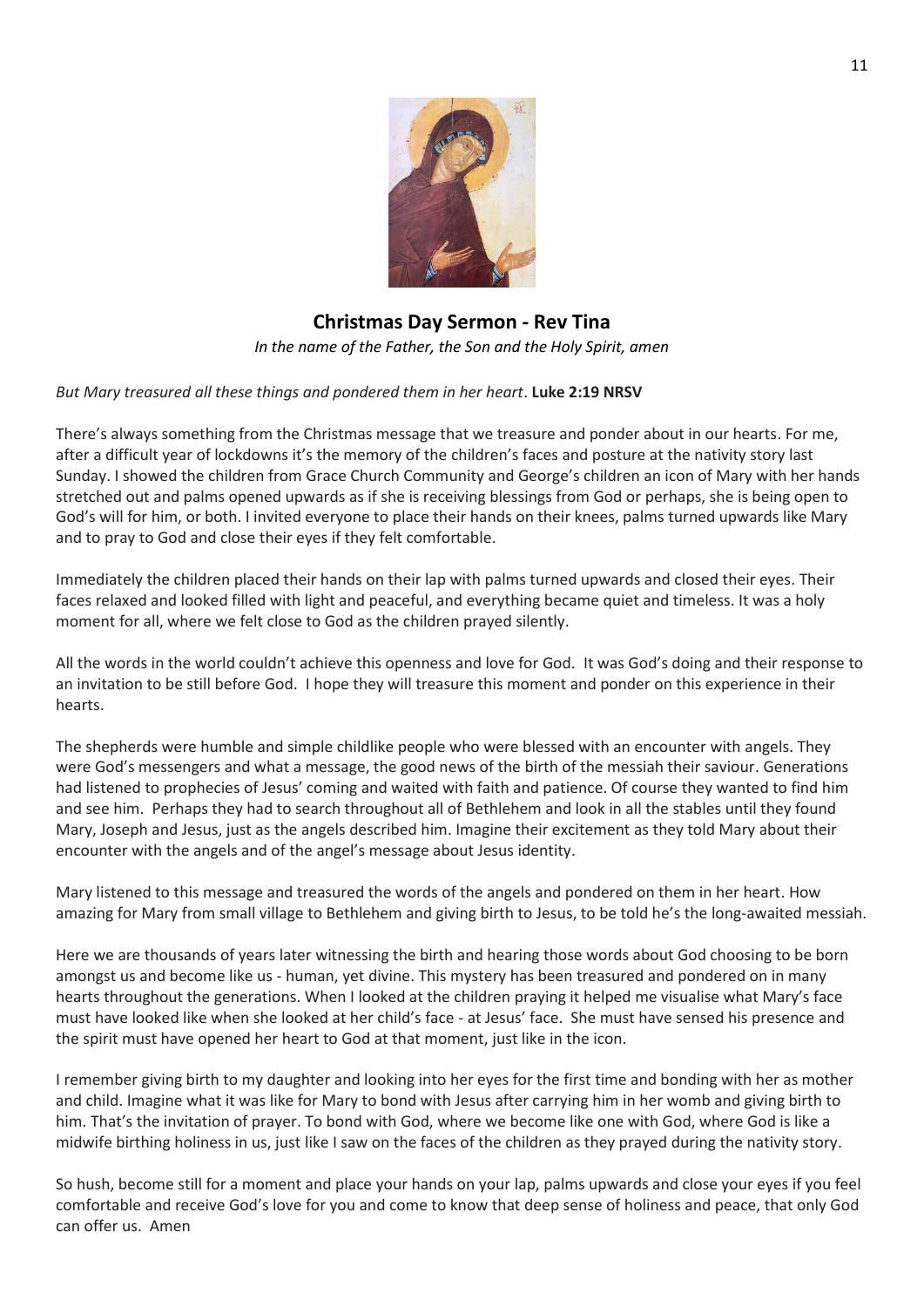## **Christmas Day Sermon Pete Rivett. Luke 2:21- 40**

*21After eight days had passed, it was time to circumcise the child; and he was called Jesus, the name given by the angel before he was conceived in the womb. 22When the time came for their purification according to the law of Moses, they brought him up to Jerusalem to present him to the Lord 23 (as it is written in the law of the Lord, "Every firstborn male shall be designated as holy to the Lord"), 24and they offered a sacrifice according to what is stated in the law of the Lord, "a pair of turtledoves or two young pigeons." 25Now there was a man in Jerusalem whose name was Simeon; this man was righteous and devout, looking forward to the consolation of Israel, and the Holy Spirit rested on him. 26It had been revealed to him by the Holy Spirit that he would not see death before he had seen the Lord's Messiah. 27Guided by the Spirit, Simeon came into the temple; and when the parents brought in the child Jesus, to do for him what was customary under the law, 28Simeon took him in his arms and praised God, saying, 29" Master, now you are dismissing your servant in peace, according to your word; 30for my eyes have seen your salvation, 31which you have prepared in the presence of all peoples, 32 a light for revelation to the Gentiles and for glory to your people Israel." 33And the child's father and mother were amazed at what was being said about him. 34Then Simeon blessed them and said to his mother Mary, "This child is destined for the falling and the rising of many in Israel, and to be a sign that will be opposed 35so that the inner thoughts of many will be revealed— and a sword will pierce your own soul too." 36There was also a prophet, Anna the daughter of Phanuel, of the tribe of Asher. She was of a great age, having lived with her husband seven years after her marriage, 37then as a widow to the age of eighty-four. She never left the temple but worshiped there with fasting and prayer night and day. 38At that moment she came and began to praise God and to speak about the child to all who were looking for the redemption of Jerusalem. 39When they had finished everything required by the law of the Lord, they returned to*  Galilee, to their own town of Nazareth. 40The child grew and became strong, filled with wisdom; and the favour of *God was upon him.*

*Amy-Jill Levine; Marc Zvi Brettler. The Jewish Annotated New Testament (p. 114). Oxford University Press. Kindle Edition.*

How did we get here? The birth of the Messiah, the breaking in of the Kingdom of God.

If we read our texts and embed ourselves in the story of God, we see a consistent pattern. Chaos to Order, unsustainable life to sustainable life, eternal death to eternal life. I am starting to use the phrase sustainable life in place of eternal life because I feel that Eternal life has become so much part of the furniture. Eternal life is used as a reward you get after you are dead, and the church has used it to coerce power and behaviour in the past. God provides sustainable life, where everyone gets as much as they need, ensuring that everyone else gets as much as they need. When one party takes more than they need, someone down the line starves. This could be food or money but can also be power and privilege. God calls us to sustain life, anything else results in death.

We see sustainable life in the genesis song - out of chaos God creates order. Out of unsustainable life as slaves in Egypt, God creates the Exodus and sustainable life in the promised land. Out of Israel's unsustainable selfrighteousness, God inspires prophets to speak uncomfortable truths until Israel again returns to sustainable, faithful life.

At the time of Jesus' birth, Rome had descended on the people of God and had corrupted their sustainable, God-led life with unsustainable living filled with fear of violence, loss of identity, selfishness, greed, and image-conscious living (think flowing robes, glowing armour made to look like big muscles and riding in large chariots). Can we see echoes of Rome in our society today? It is into that context that God dares to do a new thing.

When God creates a new thing, it is always about re-creating sustainable life -or eternal life. Rome had corrupted the promised land through violent coercion, self-centred pre-occupation, obsession with an economy that served the already wealthy, and the retraction of communal life. Under Rome's unsustainable life, serving the man-made kingdom is what kept you from being killed, but you had to forfeit sustainable living.

When God calls us to sustainable living, it is a call to take only our *daily* bread, enough bread for today so that all have enough. Quite different to the way Rome treats bread, Rome first feeds its wealthy and powerful, then it feeds its army and then if there is any bread left the hungry can eat. The gospels, tell us that Jesus operated differently to Rome. If we are committed to following Jesus then we are called to do likewise – living in the spirit of God to create a new thing, a sustainable life. When Rome leaves the people hungry, Jesus feeds them. When the lepers are cast